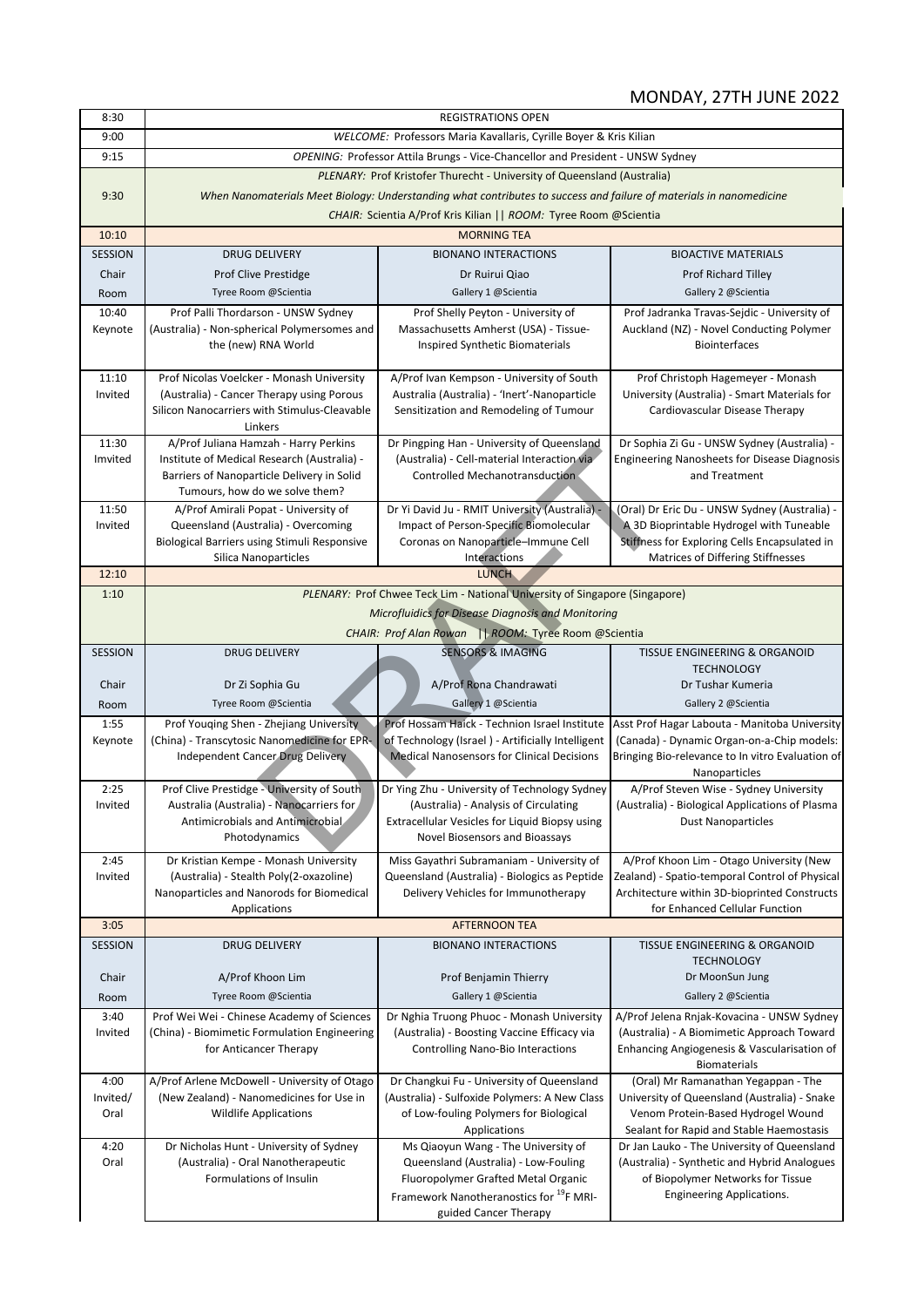| 4:40 | Dr Andrew Care - University of Technology     | Mr Samuel Cheeseman - RMIT University        | Miss Kang Lin - UNSW Sydney (Australia) -      |
|------|-----------------------------------------------|----------------------------------------------|------------------------------------------------|
| Oral | Sydney (Australia) - Harnessing the Potential | (Australia) - Understanding the Interface    | Confined Growth Directs Fibroblasts Plasticity |
|      | of Encapsulin Protein Nanocages for           | between Liquid Metal Droplets and Bacterial, | and Induces 3D Bio-Assembly through            |
|      | Nanomedicine                                  | <b>Fungal and Mammalian Cells</b>            | Epigenetic Reprogramming                       |

## PROGRAM TUESDAY, 28TH JUNE 2022

| 8:30           |                                                                                     | <b>REGISTRATIONS OPEN</b>                                                         |                                                                                                |
|----------------|-------------------------------------------------------------------------------------|-----------------------------------------------------------------------------------|------------------------------------------------------------------------------------------------|
|                |                                                                                     | PLENARY: Prof Jan Grimm - Memorial Sloan Kettering Cancer Center (USA)            |                                                                                                |
| 9:00           | Treating Cancer with an Iron Fist                                                   |                                                                                   |                                                                                                |
|                |                                                                                     | CHAIR: Prof Maria Kavallaris     ROOM: Tyree Room @Scientia                       |                                                                                                |
| <b>SESSION</b> | <b>BIOACTIVE MATERIALS</b>                                                          | <b>BIONANO INTERACTIONS</b>                                                       | <b>SENSORS &amp; IMAGING</b>                                                                   |
| Chair          | Dr John Quinn                                                                       | Dr Jiangtao Jason Xu                                                              | Prof Weibo Cai                                                                                 |
| Room           | Tyree Room @Scientia                                                                | Gallery 1 @Scientia                                                               | Gallery 2 @Scientia                                                                            |
| 9:45           | A/Prof Giorgia Pastorin - National University                                       | Prof Guangjun Nie - Chinese Academy of                                            | Prof Vicki L. Colvin - Brown University (USA) -                                                |
| Keynote        | of Singapore (Singapore) - Design of Biohybrid                                      | Sciences (China) - Intelligent Nanomedicines                                      | Imaging Using Nanoparticles: From MRI to                                                       |
|                | Systems for Targeted Cancer Therapy                                                 | for Tumor Microenvironment Sensing,                                               | MPI                                                                                            |
|                |                                                                                     | <b>Targeting and Regulation</b>                                                   |                                                                                                |
| 10:15          | A/Prof Natalie Trevaskis - Monash University                                        |                                                                                   | A/Prof Pengyu Chen - Auburn University (USA) Prof Jesse Jokerst - University of California San |
| Invited        | (Australia) - Lipid Conjugated Materials that                                       | - Nanoplasmonic Material based Optofluidic                                        | Diego (USA) - New Ways to See Disease via                                                      |
|                | Harness the Lymphatics to Enhance Immunity                                          | Biosensors for Immune Functional Analysis                                         | Nanomaterials                                                                                  |
|                | and Metabolism                                                                      | towards Personalized Immune Therapy                                               |                                                                                                |
| 10:35          |                                                                                     | <b>MORNING TEA</b>                                                                |                                                                                                |
| <b>SESSION</b> | <b>DRUG DELIVERY</b>                                                                | <b>BIONANO INTERACTIONS</b>                                                       | <b>SENSORS &amp; IMAGING</b>                                                                   |
| Chair          | Dr Kristian Kempe                                                                   | Prof Christoph Hagemeyer                                                          | A/Prof Ivan Kempson                                                                            |
| Room           | Tyree Room @Scientia                                                                | Gallery 1 @Scientia                                                               | Gallery 2 @Scientia                                                                            |
| 11:10          |                                                                                     | Dr Arnold Lining Ju - University of Sydney                                        |                                                                                                |
| Invited        | Asst. Prof Wei Tao - Harvard University (USA)<br><b>Smart Drug Delivery System</b>  | (Australia) - Cellular and Molecular                                              | Prof Benjamin Thierry - University of South<br>Australia (Australia) - Fibroblast Activation   |
|                |                                                                                     | Mechanbiology in Cardiovascular Health                                            | Protein Specific MRI Improves Tumour                                                           |
|                |                                                                                     |                                                                                   | Mapping in a Preclinical Orthotopic Model of                                                   |
|                |                                                                                     |                                                                                   | Prostate Cancer Compared to PSMA                                                               |
| 11:30          | Dr Amy Holmes - University of South Australia                                       | Miss Santhni Subramaniam - University of                                          | Dr Fei Deng - UNSW Sydney (Australia) - A                                                      |
| Oral           | (Australia) - Vaginal Epithelial Infections: an                                     | South Australia (Australia) - Pulmonary                                           | CRISPR/Cas12a-assisted on-Fibre                                                                |
|                | Unmet Clinical Need to be Addressed by Nano                                         | Delivery of Lipid-Based Nanoparticles:                                            | Immunosensor for Ultrasensitive Small                                                          |
|                | Drug Delivery Systems                                                               | <b>Identification of Proteins that Mediate</b><br><b>Cellular Uptake Kinetics</b> | Protein Detection in Complex Biological<br>Samples                                             |
| 11:50          | Dr Cong Vu - UNSW Sydney (Australia) - Can                                          |                                                                                   | Dr Emily Pilkington - University of Melbourne   Dr Alain Wuethrich - University of Queensland  |
| Oral           | the Shape of Nanoparticles Enable the                                               | (Australia) - Ligand-free Immune Cell                                             | (Australia) - Liquid Biopsy Nanodiagnostics for                                                |
|                | Targeting to Cancer Cells over Healthy Cells?                                       | Targeting by Lipid Nanoparticles                                                  | Monitoring Cancer and the Human Immune                                                         |
|                |                                                                                     |                                                                                   | System                                                                                         |
| 12:10          | Dr Ernest Moles - Children's Cancer Institute                                       | Dr Nicholas Fletcher - The University of                                          | Ms Angie Davina Tjandra - UNSW Sydney                                                          |
| Oral           | (Australia) - Targeted Delivery of PEGylated<br>Liposomal Doxorubicin by Bispecific | Queensland (Australia) - Together or Apart:                                       | (Australia) - Polydiacetylene-Based                                                            |
|                | Antibodies Improves Treatment of High-Risk                                          | Optimising the Pre-Targeting of Polymeric<br>Nanocarriers                         | Colorimetric Sensor Array for Rapid Volatile<br>Organic Compounds Detection to Diagnose        |
|                | Childhood Leukaemia                                                                 |                                                                                   | Early Lung Cancer                                                                              |
| 12:30          |                                                                                     | Lunch                                                                             |                                                                                                |
|                |                                                                                     | PLENARY: Prof Bin Liu - National University of Singapore (Singapore)              |                                                                                                |
| 1:30           |                                                                                     | Aggregation-Induced Emission: Materials and Biomedical Applications               |                                                                                                |
|                |                                                                                     | CHAIR: Prof Andrew Whittaker    ROOM: Tyree Room @Scientia                        |                                                                                                |
| SESSION        | <b>CLINICAL CHALLENGES</b>                                                          | <b>INDUSTRY SESSION</b>                                                           | <b>DRUG DELIVERY</b>                                                                           |
| Chair          | Dr Angelica Merlot                                                                  | Dr Kang Liang                                                                     | Dr Andrew Care                                                                                 |
| Room           | Tyree Room @Scientia                                                                | Gallery 1 @Scientia                                                               | Gallery 2 @Scientia                                                                            |
| 2:15           | A/Prof Michelle Farrar - Sydney Children's                                          | Dr Noushin Nasiri - Macquarie University                                          | Prof Ran Mo - China Pharmaceutical                                                             |
| Invited        | Hospital (Australia) -                                                              | (Australia) - Wearable Nano-Sensors for                                           | University (China) - Nanotherapeutic Strategy                                                  |
|                |                                                                                     | Personalised and Preventive Medicine                                              | to Overcome Anticancer Therapeutic                                                             |
|                |                                                                                     |                                                                                   | Resistance                                                                                     |
| 2:35           | Professor Andrew Lloyd - Kirby Institute                                            | Dr Elisa Mokany - SpeeDx (Australia) - Two                                        | Dr Peter Wich - UNSW Sydney (Australia) -                                                      |
| Invited        | (Australia) -                                                                       | Halves Equal a Whole: the Opportunities in                                        | Protein Biohybrid Materials for Degradable                                                     |
| 2:55           | Dr Marion Mateos - Sydney Children's                                                | <b>Translating Research</b><br>Mr Matthew Britland - Amgen (Australia) -          | and Functional Nanoparticles<br>A/Prof Sarah Shigdar - Deakin University                       |
| Invited        | Hospital (Australia) - Clinical Challenges in                                       | From Bench to Boardroom - bringing science                                        | (Australia) - Developing a Platform                                                            |
|                | Paediatric Oncology - Opportunities for                                             | to practice                                                                       | Technology to Cross the Blood Brain Barrier                                                    |
|                | NanoMedicine?                                                                       |                                                                                   | and Deliver Drugs to Specific Populations                                                      |
| 3:15           | <b>AFTERNOON TEA</b>                                                                |                                                                                   |                                                                                                |
| 3:50           | POSTER PRESENTATION COMPETITION - Tyree Room @Scientia                              |                                                                                   |                                                                                                |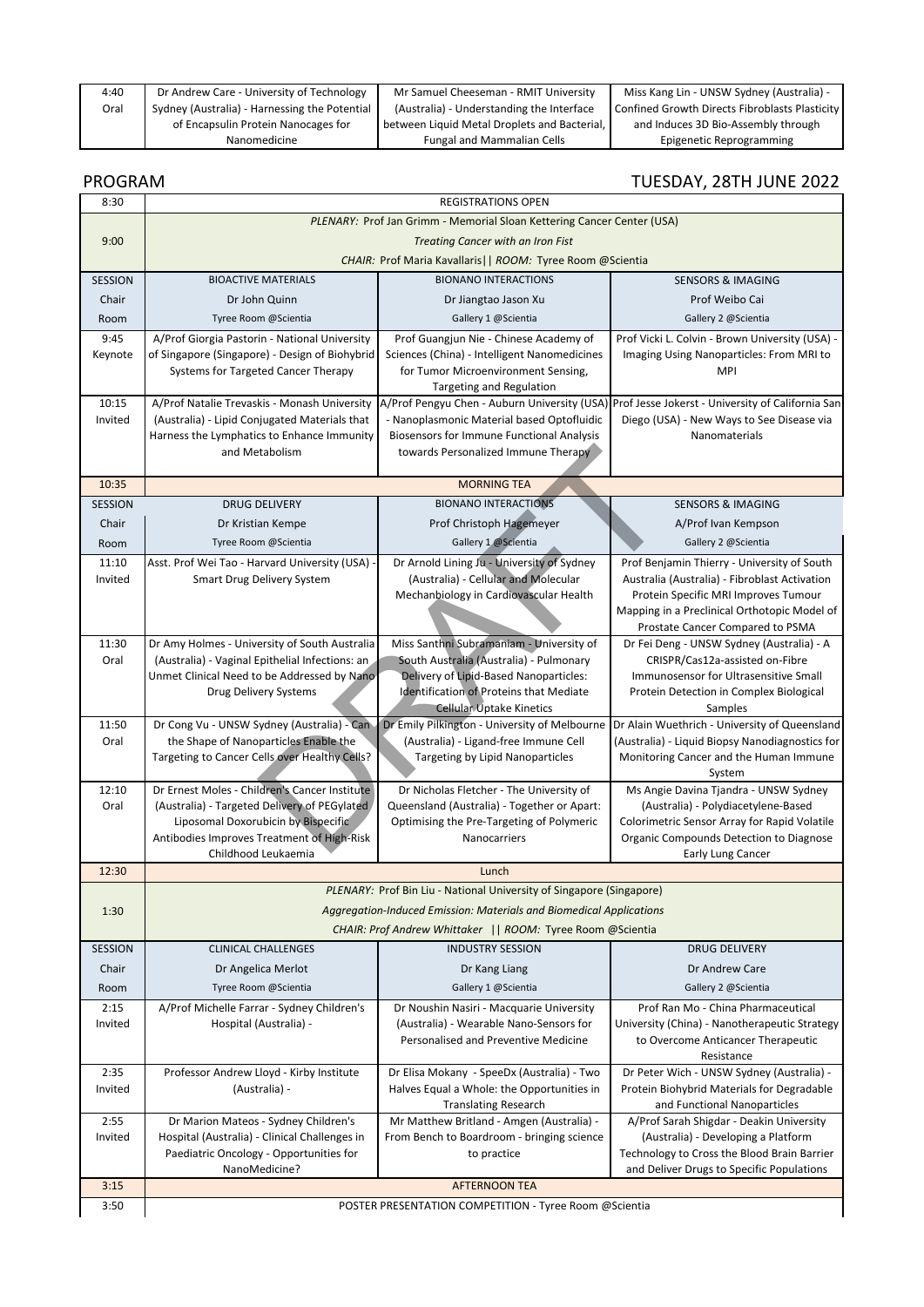|               | Chair: Dr David Herman                                                                            |
|---------------|---------------------------------------------------------------------------------------------------|
| $5:00 - 6:00$ | POSTER SESSION - Tyree Room @Scientia                                                             |
| 6:00          | ACS JOURNALS POSTER PRIZE AWARDS ANNOUNCEMENT & PRESENTATION - Tyree Room @Scientia               |
| $6:15 - 8:30$ | CONFERENCE DINNER - The Lounge UNSW, Level 11, Library Building F21 (entry from rear of building) |

Poster presentations at the 12th International Nanomedicine Conference will take place in two sessions:

1) Three minute poster presentation session from 3:50pm in Tyree Room @Scientia

a. Through this session presenters must succinctly highlight the unique aspects of your research, as well as comment on commercial

opportunities using no more than three PowerPoint slides.

b. Presenters in this session are eligible for one of five (5) poster prizes to be judged during the session.

c. Presenters in this session must also display their posters in the traditional session (described below).

2) Traditional poster display from 5:00 in Tyree Room @Scientia

a. All poster presenters must display their paper in the traditional poster session, and be with their poster on Tuesday evening to discuss their work.

b. Please submit your poster to registration desk by 9am on Tuesday.

c. Please collect your poster at the conclusion of the poster session, or from the registration desk on Wednesday.

## PROGRAM WEDNESDAY, 29TH JUNE 2022

| 8:30           | <b>REGISTRATIONS OPEN</b>                                                |                                                              |                                                                        |  |
|----------------|--------------------------------------------------------------------------|--------------------------------------------------------------|------------------------------------------------------------------------|--|
|                | PLENARY: Professor Gordon Wallace - University of Wollongong (Australia) |                                                              |                                                                        |  |
| 9:00           | Graphene - the wonder material!                                          |                                                              |                                                                        |  |
|                |                                                                          | CHAIR: Prof Cyrille Boyer     ROOM: Tyree Room @Scientia     |                                                                        |  |
| <b>SESSION</b> | <b>DRUG DELIVERY</b>                                                     | <b>BIOENGINEERED &amp; MICROFLUIDIC MODELS</b>               | <b>SENSORS &amp; IMAGING</b>                                           |  |
| Chair          | A/Prof Amirali Popat                                                     | Dr Peter Wich                                                | Dr Nicholas Veldhuis                                                   |  |
| Room           | Tyree Room @Scientia                                                     | Gallery 1 @Scientia                                          | Gallery 2 @Scientia                                                    |  |
| 9:45           | Prof Chunxia Zhao - University of Adelaide                               | Prof Sungsu Park - Sungkyunkwan University                   | Prof Fan Zhang - Fudan University (China) -                            |  |
| Keynote        | (Australia) - Role of nanoparticle stiffness in                          | (Korea) - Social Games of Tumour and Virus                   | NIR-II Fluorescent Probes for in vivo                                  |  |
|                | regulating nano-bio interactions                                         | on Microfluidic Device with Interconnected<br>Microchambers. | Multiplexed Biodetection                                               |  |
| 10:15          | Dr Pegah Varamini - University of Sydney                                 | Dr Anna Waterhouse - University of Sydney                    | Dr Karen Alt - Monash University (Australia) -                         |  |
| Invited        | (Australia) - A Multimodal Targeted                                      | (Australia) - Biomimetic Vascular                            | Welcome to Magnetic Particle Imaging - A                               |  |
|                | Nanodiamond-based Theranostic Drug                                       | Nanomaterials for Next Generation Medical                    | new era in preclinical imaging                                         |  |
|                | Delivery System: Precision therapy of triple                             | <b>Devices</b>                                               |                                                                        |  |
| 10:35          | negative breast cancer                                                   | <b>MORNING TEA</b>                                           |                                                                        |  |
| <b>SESSION</b> | <b>DRUG DELIVERY</b>                                                     | <b>BIOENGINEERED &amp; MICROFLUIDIC MODELS</b>               | <b>SENSORS &amp; IMAGING</b>                                           |  |
| Chair          | <b>Prof Nicolas Voelcker</b>                                             | A/Prof Jelena Rnjak-Kovacina                                 | A/Prof Shery Chang                                                     |  |
| Room           | Tyree Room @Scientia                                                     | Gallery 1 @Scientia                                          | Gallery 2 @Scientia                                                    |  |
| 11:10          | A/Prof Rona Chandrawati - UNSW Sydney                                    | A/Prof Thomas Cox - Garvan Institute of                      | A/Prof Xiaowei Wang - Baker Heart and                                  |  |
| Invited        | (Australia) - Nanozymes and Polymers for                                 | Medical Research (Australia) - Deconstructing                | Diabetes Institute (Australia) - Molecular                             |  |
|                | Nitric Oxide Delivery from Endogenous and                                | Solid Tumour Heterogeneity: The Stromal                      | Imaging of Activated Platelets: Cardiovascular                         |  |
|                | <b>Exogenous Prodrugs</b>                                                | <b>Matrix Perspective</b>                                    | and Malignant Diseases                                                 |  |
|                |                                                                          |                                                              |                                                                        |  |
| 11:30          | Dr Nicholas Veldhuis - Monash University                                 | Dr MoonSun Jung - Children's Cancer Institute                | Dr Sang Eun Hong - Hannam University                                   |  |
| Oral           | (Australia) - Developing Nanostar Systems for                            | (Australia) - A High-Throughput 3D Bioprinted                | (Korea) - Reactive Oxygen Species Scavenging                           |  |
|                | Sustained Endosomal Release of a Neurokinin-                             | Cancer Cell Migration and Invasion Model                     | and Improvement Effect of Inflammatory                                 |  |
|                | 1 Receptor Antagonist to Provide Long-Lasting                            | with Versatile and Broad Biological                          | Disease Treatment by Interaction of                                    |  |
|                | Relief of Chronic Pain                                                   | Applicability                                                | Nanoparticles and Intracellular Organelle                              |  |
| 11:50          | Dr Manisha Singh - Jaypee Institute of                                   | Miss Amber Prior - University of Queensland                  | Miss Zhen Zhang - The University of                                    |  |
| Oral           | Information Technology (JIIT) (India) -                                  | (Australia) - Understanding Nanoparticle                     | Queensland (Australia) - Tracking Epithelial-                          |  |
|                | Ameliorating the Expression of Amyloid $-\beta$ in                       | Accumulation in a Complex in vitro Tumour-                   | Mesenchymal Transition in Liquid Biopsy using                          |  |
|                | cortical region of mice brain after Intranasal                           | on-a-chip Model                                              | Surface-Enhanced Raman Scattering                                      |  |
|                | Delivery of Gingko biloba (EGB 761) Extract                              |                                                              | Nanotechnologies                                                       |  |
|                | <b>Loaded Nanooemulsions</b>                                             |                                                              |                                                                        |  |
| 12:10          | Dr Federico Mazur - UNSW Sydney (Australia)                              | Mr Zhao Wang - The University of Queensland                  | Miss Xin Xu - The University of Queensland                             |  |
| Oral           | Wearable Platform for Therapeutic Nitric                                 | (Australia) - Defined 3D Fibrin Networks for                 | (Australia) - Antifouling and Antibacterial                            |  |
|                | Oxide Delivery                                                           | 'Scarless' Wound Healing Studies                             | Surfaces Grafted with Hydrophilic and<br><b>Hydrophobic Copolymers</b> |  |
| 12:30          |                                                                          | <b>LUNCH</b>                                                 |                                                                        |  |
| <b>SESSION</b> | <b>DRUG DELIVERY</b>                                                     | <b>BIOACTIVE MATERIALS</b>                                   | <b>BIONANO INTERACTIONS</b>                                            |  |
| Chair          | Dr Belamy Cheung                                                         | Dr Yi David Ju                                               | Dr Jan Lauko                                                           |  |
| Room           | Tyree Room @Scientia                                                     | Gallery 1 @Scientia                                          | Gallery 2 @Scientia                                                    |  |
|                |                                                                          |                                                              |                                                                        |  |